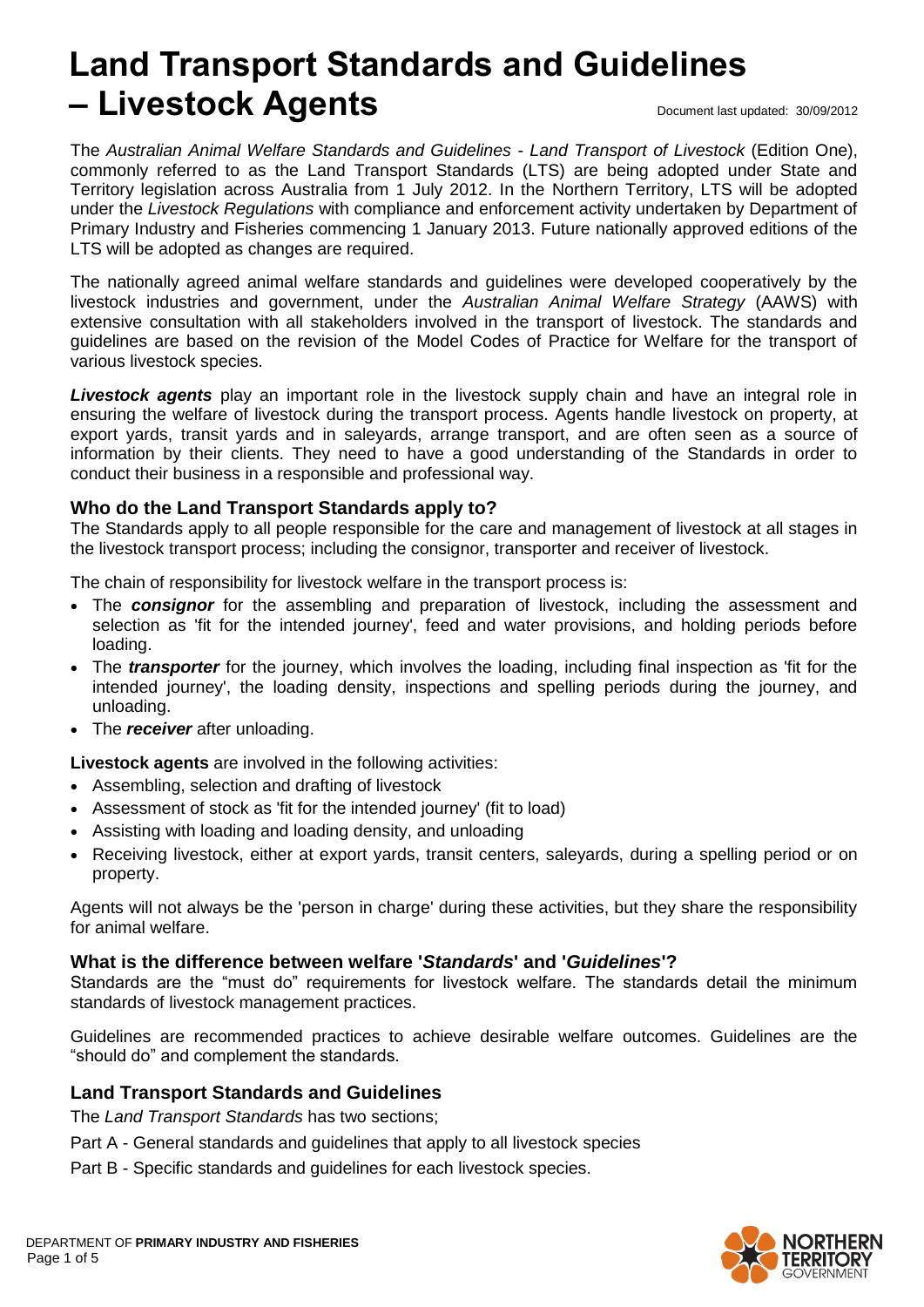#### **Part A: General standards and guidelines for the transport of livestock**

There are six sections of 'general' standards in Part A of the LTS document which apply to all livestock species, each of which contains one or more standards and a number of guidelines.

1. *Responsibilities and planning* - These standards identify the people responsible for the care and management of the livestock at all stages of the transport process. They identify certain journey planning requirements which must be carried out and require that contingency measures are in place to minimise the risks to livestock welfare. The guidelines list the recommended practices for consignors, drivers and transport companies, receivers and those responsible for trip planning.

If the journey period will **exceed a 24 hour period**, there are additional responsibilities.

These responsibilities include the consigner providing the truck driver with records showing:

- Date and time the livestock last had access to water
- Livestock were assessed at fit for the intended journey
- Emergency contact details for if problems are encountered during the journey.

This information can be recorded on the Waybill provided to the truck driver or recorded on the trucking docket.

Truck drivers must also record the date and time of inspections, welfare concerns and actions taken during the journey. This information should be provided to the receiver at the destination if problems were encountered.

- 2. *Stock-handling competenc***y** The objective of this standard is to ensure persons responsible for handling, managing or transporting livestock are competent, and that all those involved are either competent or supervised by a competent person. The guidelines outline the elements of competency for each phase of the transport process.
- 3. *Transport vehicles and facilities for livestock* This standard requires livestock transport vehicles and facilities for holding, loading and unloading livestock to be constructed, maintained and operated to minimise the risks to livestock welfare.
- 4. *Pre-transport selection of livestock* The objectives of these standards are to ensure all livestock prepared and selected for transport, are 'fit for the intended journey' (refer to the MLA published booklet 'Is it fit to load?').The standards detail certain criteria for which an animal is deemed 'not fit for a journey', and what must be done with animals assessed as not fit. **It is the responsibility of the consignor to ensure they only supply livestock that are assessed as 'fit for the intended journey'.** The transport driver has a joint responsibility in ensuring only animals assessed as 'fit for the intended journey' are loaded. The guidelines give recommendations on selection of livestock, and feed, water and rest considerations.
	- Livestock must be provided with water, food and rest (a spell) once the maximum permitted time off water is reached, before continuing the current journey, or before starting another journey;
	- the timeframe in which stock must be provided with water at a saleyard or spelling facility when no documentation is available indicating when stock last had access to water;
	- Loading density and segregation of animals:
	- Livestock handling that is appropriate to the animal species and class;
	- Limitations on the use of electric prodders and dogs;
	- Action required when distressed or injured stock are identified; and
	- The guidelines cover recommendations on loading; loading density, livestock handling, weak, ill or injured livestock, segregation during transport, driving management, weather conditions, in-transit inspection, feed, water, rest, stops and spells during and after the journey, and unloading and identifying ill or injured stock on arrival.
- 5. *Loading, transporting and unloading livestock* These standards are to ensure livestock are handled, loaded, transported and unloaded in a manner that minimises risks to livestock welfare.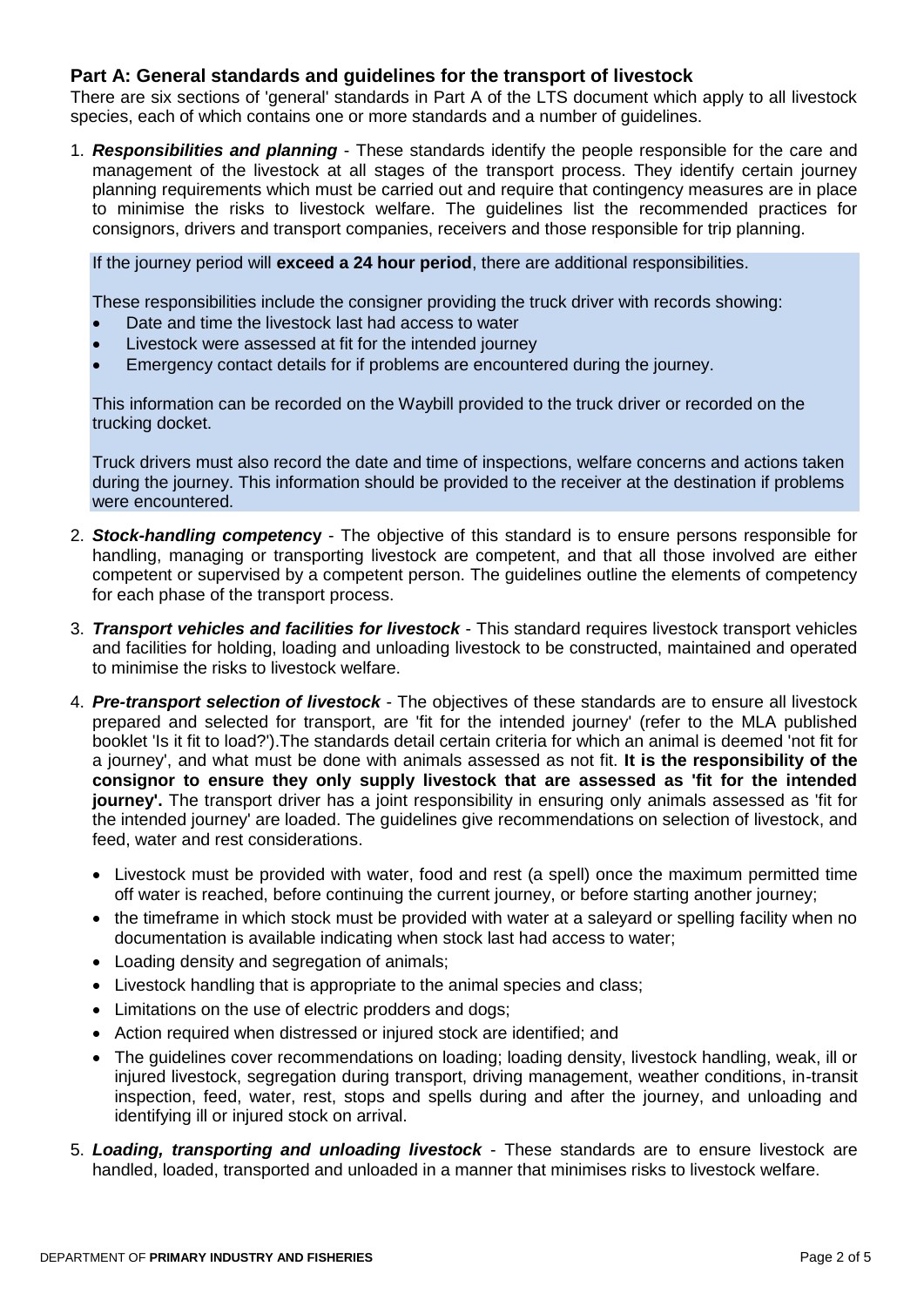6. *Humane destruction* - These standards provide for where it is necessary to destroy livestock, it is done promptly, safely and humanely. The guidelines detail humane destruction methods and procedures.

#### **Part B: Species specific requirements**

This section of the LTS document specifies the specific requirements for the transport of the various livestock species.

Each species section details standards and guidelines for:

- The **maximum permitted** *time off water* period for the particular classes of stock (adults, young, pregnant or lactating females etc). Refer to Table 1 for maximum time periods for the major commercial livestock species;
- The required **minimum** *spell period* (water, food and rest) once livestock reach the maximum permitted time off water period. Refer to Table 1 for minimum spelling periods for the major commercial livestock species;
- Any permitted extension of journey time where feed and water is provided in-transit;
- Restrictions on the use of **electric prodders** in certain species / class of animals;
- Restrictions on the use of **dogs** in certain species / class of animals; and
- Segregation of certain classes of stock.

The species specific guidelines give recommendations on such details as:

- considerations for long distance travel and fitness;
- food and water;
- loading density;
- vehicles and facilities;
- handling; and
- humane destruction methods

#### **What are my obligations as a Livestock Agent?**

The Northern Territory *Livestock Regulations* requires all people involved in the livestock transport process to comply with the *Land Transport Standards*. There will be penalties including infringement notices or prosecution for those people found to be in breach of the standards.

As the agent representing the owner or the owner of livestock, you may be responsible for the consignment, transportation and receival of livestock or part of the transport process. It is important that you understand your responsibilities and how your decisions can impact on the welfare of livestock throughout the transport process. A poor decision in planning and preparation of the consignment can have devastating welfare outcomes during the transport and following receival at the destination.

The Land Transport Standards for specific livestock species outline the standards for each livestock species. This information is available on the departments website at [www.nt.gov.au/d/livestockwelfare.](http://www.nt.gov.au/d/livestockwelfare)

#### **Livestock Management Standards**

The [Land Transport Standards](http://www.animalwelfarestandards.net.au/land-transport/) (Edition One, December 2008) is the first of a series of national livestock management standards to be introduced across States and Territories. Edition 1.1 of the LTS has been endorsed by the Australian Governments' Standing Council on Primary Industries and has some minor changes to standards. Standards for cattle, sheep and horses are currently being developed.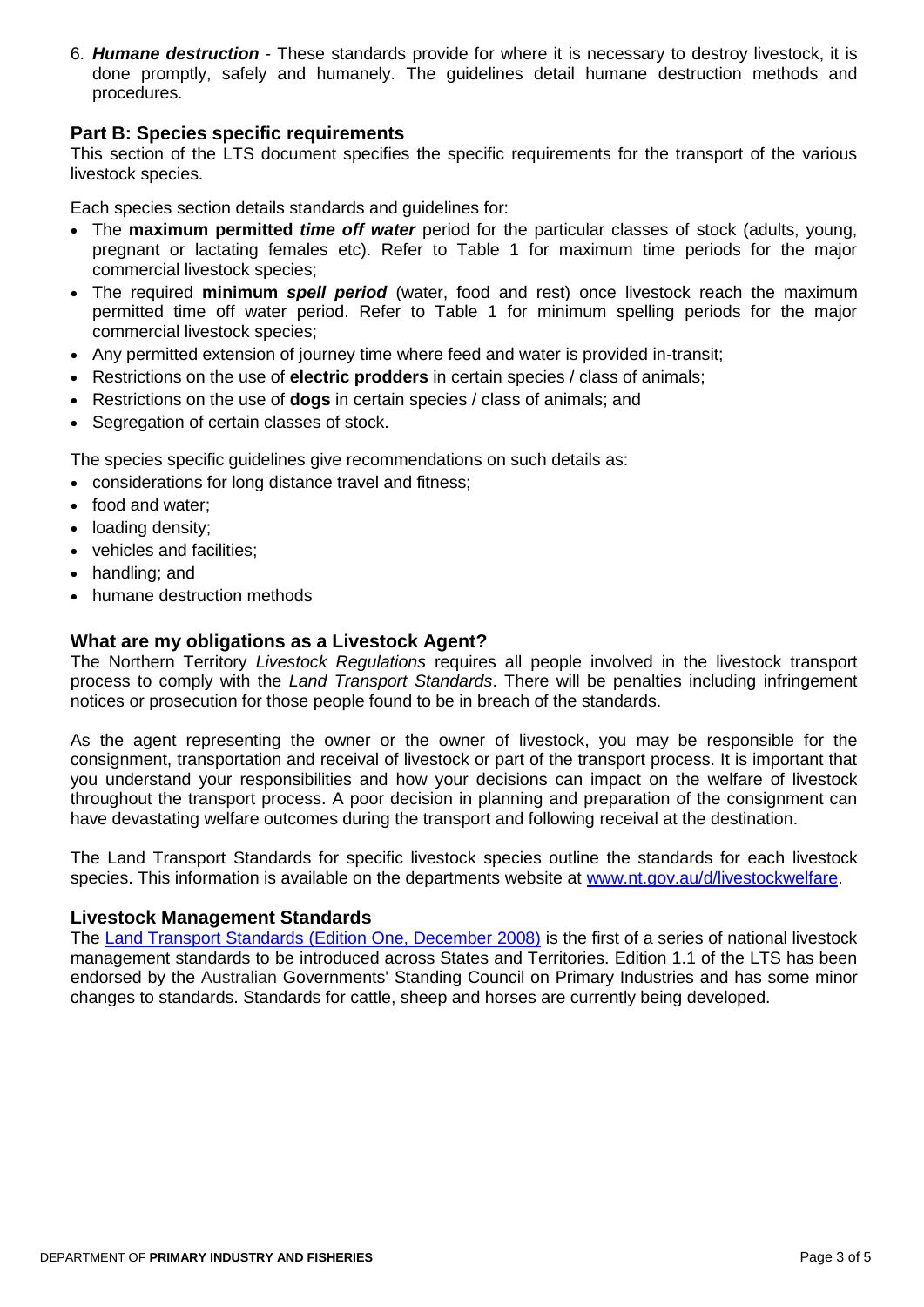### **Table 1. Maximum Time off Water and Minimum Spelling periods for Cattle, Buffalo, Camels, Horses, Goats, Sheep and Pigs**

| <b>Species</b> | Class                                                                                                                 | <b>Maximum</b><br>time off | <b>Mandatory</b><br>spell period |
|----------------|-----------------------------------------------------------------------------------------------------------------------|----------------------------|----------------------------------|
|                |                                                                                                                       | water (hours)              | (hours)                          |
| Cattle         | Cattle over 6 months old                                                                                              | 48                         | 36                               |
|                | Calves 1-6 months old                                                                                                 | 24                         | 12                               |
|                | Lactating cows with calves at foot                                                                                    | 24                         | 12                               |
|                | Cows known to more than 6 months pregnant, excluding the last 4 weeks                                                 | 24                         | 12                               |
|                |                                                                                                                       |                            |                                  |
| <b>Buffalo</b> | Adult buffalo over 6 months old                                                                                       | 36                         | 24                               |
|                | Buffalo 1-6 months old                                                                                                | 24                         | 12                               |
|                | Lactating buffalo with calves at foot and buffalo known to more than 7 months<br>pregnant, excluding the last 4 weeks | 24                         | 12                               |
|                |                                                                                                                       |                            |                                  |
| <b>Camels</b>  | Camels over 6 months old                                                                                              | 48                         | 36                               |
|                | Camels 1-6 months old                                                                                                 | 24                         | 12                               |
|                | Lactating camels with calves at foot                                                                                  | 24                         | 12                               |
|                | Camels known to more than 9 months pregnant, excluding the last 4 weeks                                               | 24                         | 12                               |
|                |                                                                                                                       |                            |                                  |
| <b>Horses</b>  | Horses over 6 months old                                                                                              | 24                         | 12                               |
|                | Lactating mares                                                                                                       | 12                         | 12                               |
|                | Foals less than 6 months old                                                                                          | 12                         | 12                               |
|                | Mares known to be more than 7.5 months pregnant, excluding the last 4 wks                                             | 12                         | 12                               |
|                |                                                                                                                       |                            |                                  |
| Goats          | Goats over 6 months old                                                                                               | 48                         | 36                               |
|                | Kids under 6 months                                                                                                   | 28                         | 12                               |
|                | Goats known to be more than 14 wks pregnant, excluding the last 2 weeks                                               | 24                         | 12                               |
|                |                                                                                                                       |                            |                                  |
| <b>Sheep</b>   | Sheep over 4 months old                                                                                               | 48                         | 36                               |
|                | Lambs under 4 months old                                                                                              | 28                         | 12                               |
|                | Ewes known to be more than 14 wks pregnant, excluding the last 2 weeks                                                | 24                         | 12                               |
|                |                                                                                                                       |                            |                                  |
| <b>Pigs</b>    | Pigs                                                                                                                  | 24                         | 12                               |
|                | Lactating Sows and Piglets                                                                                            | 12                         | 12                               |
|                | Weaners                                                                                                               | 12                         | 12                               |